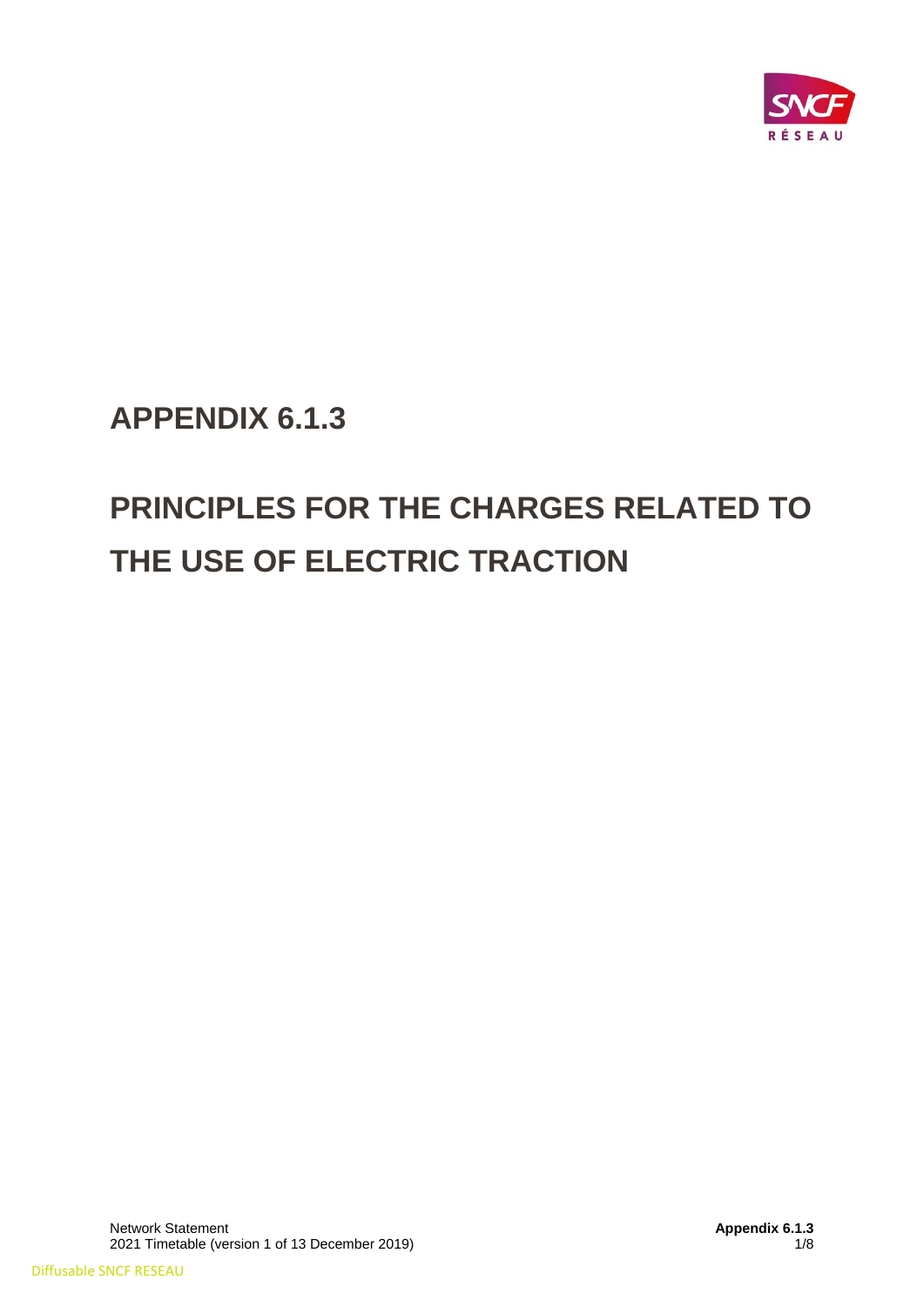The purpose of this Appendix is to describe the method and rules for drawing up the scales for the following charges, related to the use of electric traction by trains running on the national rail network:

|                                                                                                  | <b>Charge status</b>              | <b>Costs covered</b>                                                                                              | <b>Network Statement</b><br><b>Appendix in which</b><br>the scale appears |
|--------------------------------------------------------------------------------------------------|-----------------------------------|-------------------------------------------------------------------------------------------------------------------|---------------------------------------------------------------------------|
| <b>RCE</b> (charge for use<br>of electric traction<br>facilities) <sup>1</sup>                   | Minimum service                   | Use of electric traction<br>facilities (in particular the<br>maintenance and renewal<br>of the catenary system)   | Appendix 6.2                                                              |
| <b>RCTE-component A</b><br>(charge for<br>transmission and<br>distribution of electric<br>power) | Minimum service                   | Losses suffered by the<br>electrical systems from<br>substations up to train<br>capture points                    | Appendix 6.2                                                              |
| <b>RCTE-component B</b><br>(charge for<br>transmission and<br>distribution of electric<br>power) | Ancillary service                 | Transmission and<br>distribution of traction<br>power over the electricity<br>networks and associated<br>expenses | Appendix 6.5                                                              |
| <b>RFE</b> (charge for<br>supply of traction<br>current)                                         | Additional unregulated<br>service | Supply of traction current                                                                                        | Appendix 6.5                                                              |

## **1. REGULATORY FRAMEWORK AND CHARGING PRINCIPLES**

Directive 2012/34/EU<sup>2</sup> (Appendix II), which defines the services to be provided to railway undertakings by infrastructure managers, is transposed into French law by Decree No. 2003-194 of 7 March 2003. This was amended by Decree No. 2015-1040 of 20 August 2015, in particular to revise the legal framework applicable to the electricity transmission and distribution service.

Therefore, on the one hand, point I of Article 3 of the French Decree No. 2003-194 on **minimum services**, stipulates that the infrastructure manager shall "*provide […] with use of the rail system for supplying electrical power for traction current* [which corresponds to the **RCE** at SNCF Réseau] *in*  addition to covering electrical systems losses from the substations to the train capture points [which corresponds to the **RCTE-component A** at SNCF Réseau]". In this respect and without possible prejudice to the future introduction of mark-ups particularly intended to cover all or part of the fixed costs linked to the electrical facilities, the charges perceived for supplying these services are "*equal to the cost that is directly incurred as a result of operating the train service*" (Article 30 of French Decree 2003-194).

On the other hand, paragraph VI of Article 3 of the aforementioned Decree stipulates that "*the use of the electrical railway system for traction current stipulated in paragraph I shall also give rise to the payment by the railway undertaking to the infrastructure manager of the transmission and distribution costs paid by the latter to the electricity transmission or distribution network operators."* This service, qualified as an "**ancillary service**" in the Network Statement, corresponds to the **RCTE-component B** and "*gives rise to re-invoicing to the nearest euro by the infrastructure manager of these costs, increased by other expenses incurred"*.

Finally, under the **additional services** described in paragraph V of Article 3 of the aforementioned Decree, SNCF Réseau also proposes the supply of traction current, charged under the **RFE**. Given

**<sup>.</sup>** <sup>1</sup> The charge for the use of electric traction facilities (RCE) currently covers marginal costs for maintenance and renewal of the electric facilities and is based on the SNCF Réseau costs model. It is calculated as per the method described in Appendix 6.1.1 on the charging principles for the minimum services.

<sup>&</sup>lt;sup>2</sup> Directive 2012/34/EU of the European Parliament and of the Council of 21 November 2012 establishing a single European railway area.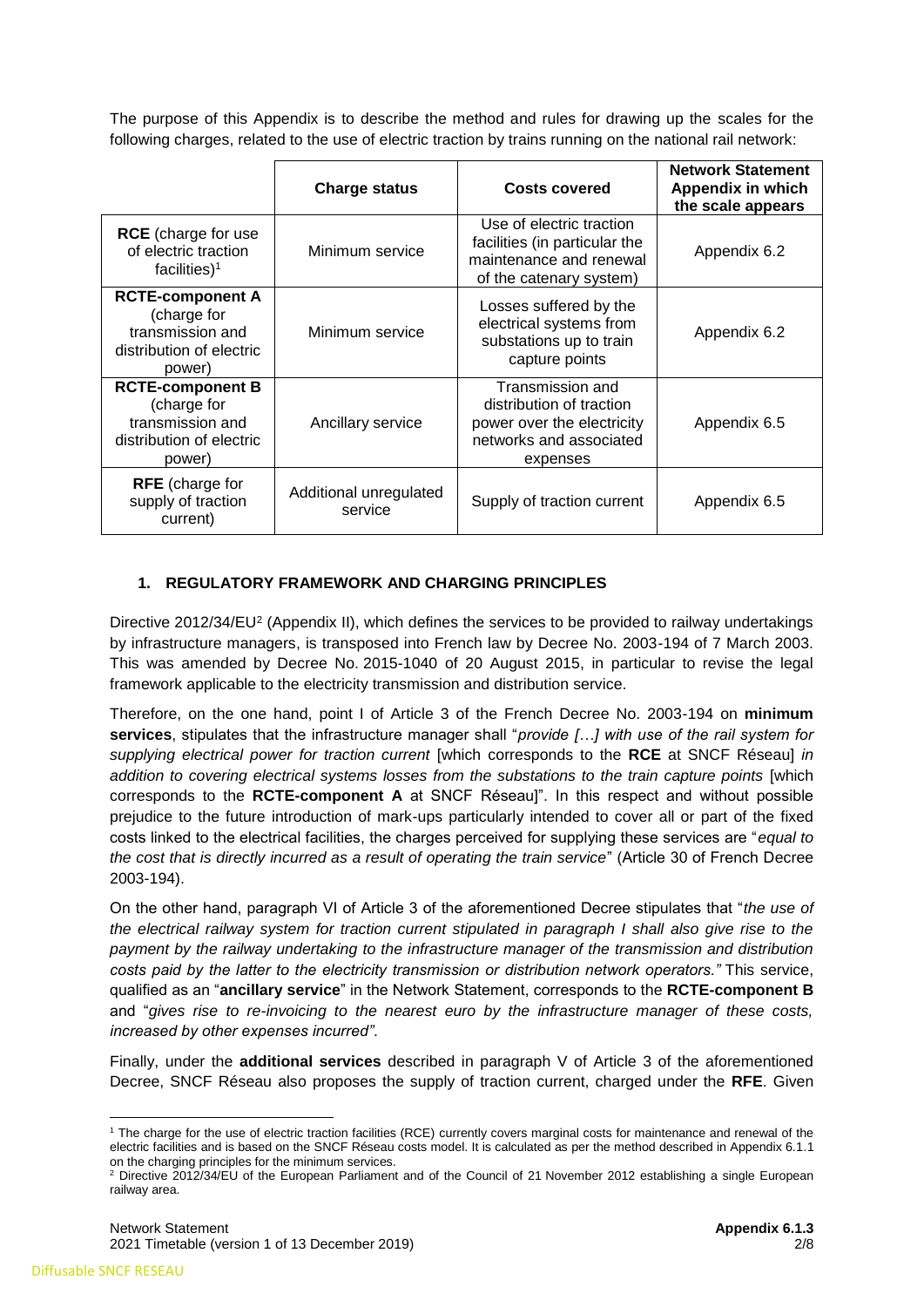that SNCF Réseau is not the sole provider of this service, this additional service is **not regulated** by the provisions of the French Decree No. 2012-70.

# **2. RCTE-COMPONENT A**

The RCTE-component A is designed to cover the charges incurred by the electrical system losses from the substations to the train capture point, which include the CSPE tax (see §2.2) applied to each unit consumed.

The losses more specifically correspond to the losses suffered by the substations, catenary system, transformation facilities and as a result of the return of traction current. In practice, for each unit of electricity consumed, a part of this is lost over the rail network. This phenomenon, known as the Joule effect (for a part of the facilities concerned), is inherent to electrical physics.

## **2.1.Principles for calculating the RCTE-component A**

The RCTE-component A rate is calculated by a marginalistic approach that consists of applying the loss factor to the price of the power purchased by SNCF Réseau to cover the need linked to the electrical losses. Therefore, SNCF Réseau makes users directly pay for the losses caused by the consumption of their traffic, after applying the conversion rate between the unit consumed in kWh and the unit specific to electric traffic in electric train-km.

The RCTE-component A is determined as follows:

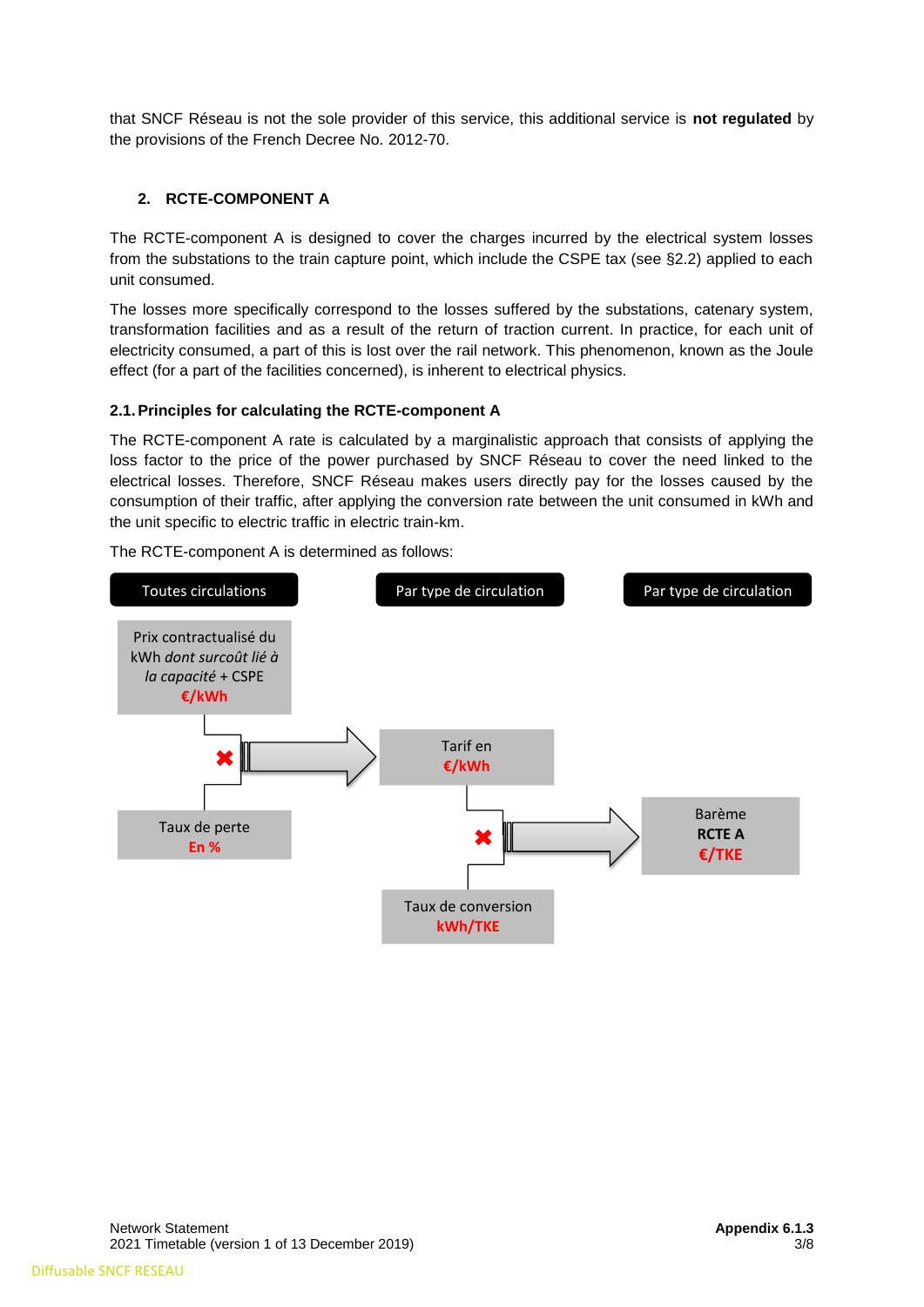#### **2.2.Charges included in the RCTE-component A**

#### • *Loss factor*

Two methods are currently used by SNCF Réseau to estimate losses:

- the method based on performing a simulation using the ESMERALDA software, involving modelling fifteen lines representative of the network and calculating the loss factor from the difference between the powers debited by the substations and the powers absorbed by the trains;
- the electrical profile method, which considers the loss factor to be the ratio of the power available to the pantographs to the power at the substation, on the basis of electrical profiles determined for each electrified line and section of the national rail network. These electrical profiles characterise the voltage levels on the lines that result from the characteristics of the fixed installations for electric traction systems.

Given that the level of losses differs according to the electrical performance of the network (size of the catenary lines, number of substations forming the line, etc.), the two methods are used for each of the 3 types of existing power networks (1,500 V, 25,000 V and 2\*25,000 V).

A comparison between the results obtained by simulation and those obtained using the electrical profile method shows a difference in the mean loss factor obtained of less than 1% between the 2 entirely different methods.

SNCF Réseau has applied an overall network loss factor of 8.5 %.

#### • *Electricity purchase price*

In response to a request from ARAFER, but also to follow developments in the price of electricity as closely as possible, SNCF Réseau adapted its purchasing strategy by using different purchase dates spread over a 12-month period preceding supply.

For each period and with the purchase volume fixed for this period, SNCF Réseau enters into a contract with a supplier setting a fixed purchase price per megawatt-hour of electricity determined according to the principle below.

Firstly, a call for tenders is used to select the possible suppliers based on technical criteria; secondly, then those selected are placed in competition through a request issued by SNCF Réseau for a tender covering all of its needs fixed for this period.

This purchase price, which corresponds to the average purchase price calculated over all the purchase periods, is that taken into account to calculate the rate of the RCTE-component A, as described above, as well as to calculate the RFE (see § 4).

For 2021-2023 period, the charging for the RCTE A corresponds to the price set for the year 2021 (published in December 2020), which may be adjusted, if appropriate, in December Y-1, of the contractual price for year Y with the SNCF Réseau supplier, depending, on the one hand, on the market prices for electricity and the permitted by the ARENH mechanism to SNCF Réseau and, on the other, on the adjustment of the cost of the capacity mechanism. These adjustments will be made to the customer's invoice, as soon as SNCF Réseau becomes aware of the date of implementation of the changes.

#### • *Capacity mechanism*

Since 01 January 2017, in application of a ministerial order of 29 November 2016, the price per megawatt-hour must include the costs incurred as a result of the capacity mechanism, laid down by the French Decree No. 2012-1445. The purpose of this regulatory provision is to guarantee the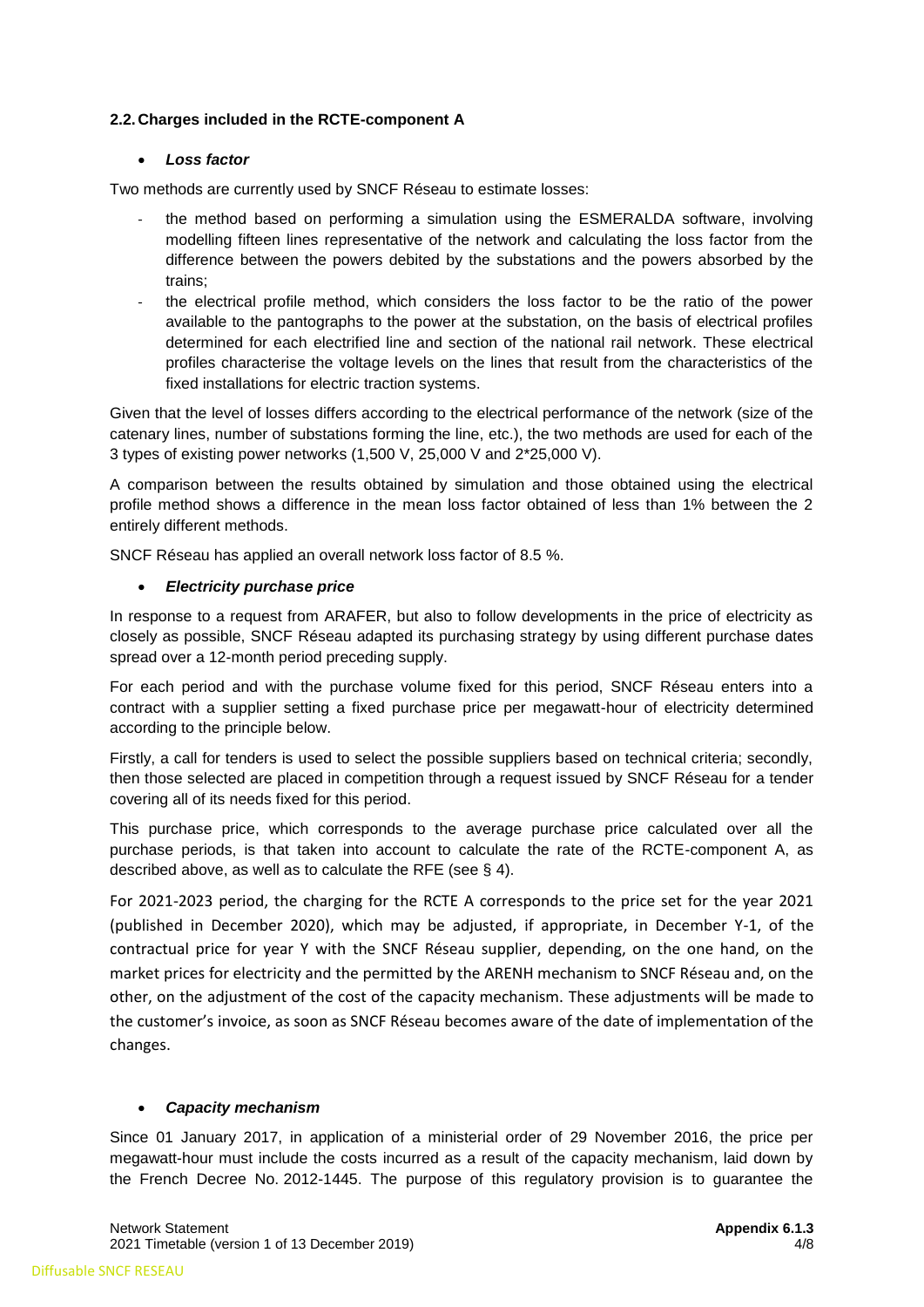security of the French electrical system. The principle of the capacity mechanism is founded on the obligation, for all electricity suppliers, to cover, by way of capacity guarantees, its customers' consumption during electricity consumption peaks. In practice, the application of this mechanism results in higher production costs for the energy provider, which are then passed on to the end customer.

Given that the capacity cost depends on the actual consumption of the customer and on the selection of the peak period by the RTE electricity transmission network operator, it can only be determined *ex post*, at the end of the delivery year. Therefore, the additional cost incorporated by the energy provider at the time of entering into the contract only corresponds to an estimate; the RCTE-component A rate may therefore be subsequently adjusted, the conditions for which are explained below.

• *CSPE tax*

The CSPE mechanism (or contribution to the public electricity service) was incorporated into the inland tax scheme on the final electricity consumption (TICFE) on 01 January 2016. The tax rate is annually reviewed by the Energy Regulation Commission (CRE).

However, for persons engaged in the transport of persons and goods by train, metro, tramway, cable and trolleybus, the rate of the tax applicable to final electricity consumption, a specific rate is applied, in accordance with the provisions of C of 8 of Article 266d C of the Customs Code.

## **2.3. Cost allocation base for invoicing the RCTE-component A**

SNCF Réseau has selected the electric train-kilometre, representative of electric convoy traffic, as a billing unit of the RCTE-component A. In order to express the scale of the RCTE-component A in this unit of work, kilowatt hour conversion rates / electric train-kilometres are used. The conversion rates applied, which produce a different scale depending on the homogeneous traffic types, are provided in the table below:

| Type of train                                                                                               | kWh/electric train-<br>kilometre conversion<br>rate |
|-------------------------------------------------------------------------------------------------------------|-----------------------------------------------------|
| Regional, national and international passenger trains suitable for high speeds                              | 24.50                                               |
| Other national and international passenger trains                                                           | 15.80                                               |
| Regional passenger trains (other than those in Greater Paris (Transilien)) not<br>suitable for high speeds, | 13.50                                               |
| Transilien regional passenger trains not suitable for high speeds                                           | 23.80                                               |
| <b>Freight trains</b>                                                                                       | 17.92                                               |
| Other trains (light running, rolling stock, etc.)                                                           | 9.10                                                |

## **2.4. RCTE-component A payment method**

In addition to any price adjustments indicated in  $\S$  2.1, the RCTE-component A is subject to the following payment method.

The price of the power stipulated in the contract taken out by SNCF Réseau may be revised as a result of the capacity mechanism. By way of example, lower consumption levels (with regard to the estimates) during a peak period will result in reduced charges with the supplier. Conversely, overconsumption will result in an increase to these charges.

Therefore, SNCF Réseau shall apply the following adjustment mechanism:

i) for the year Y, the rate for the RCTE-component A includes the additional cost generated by the capacity mechanism as known at the date of creation of the scale of charges;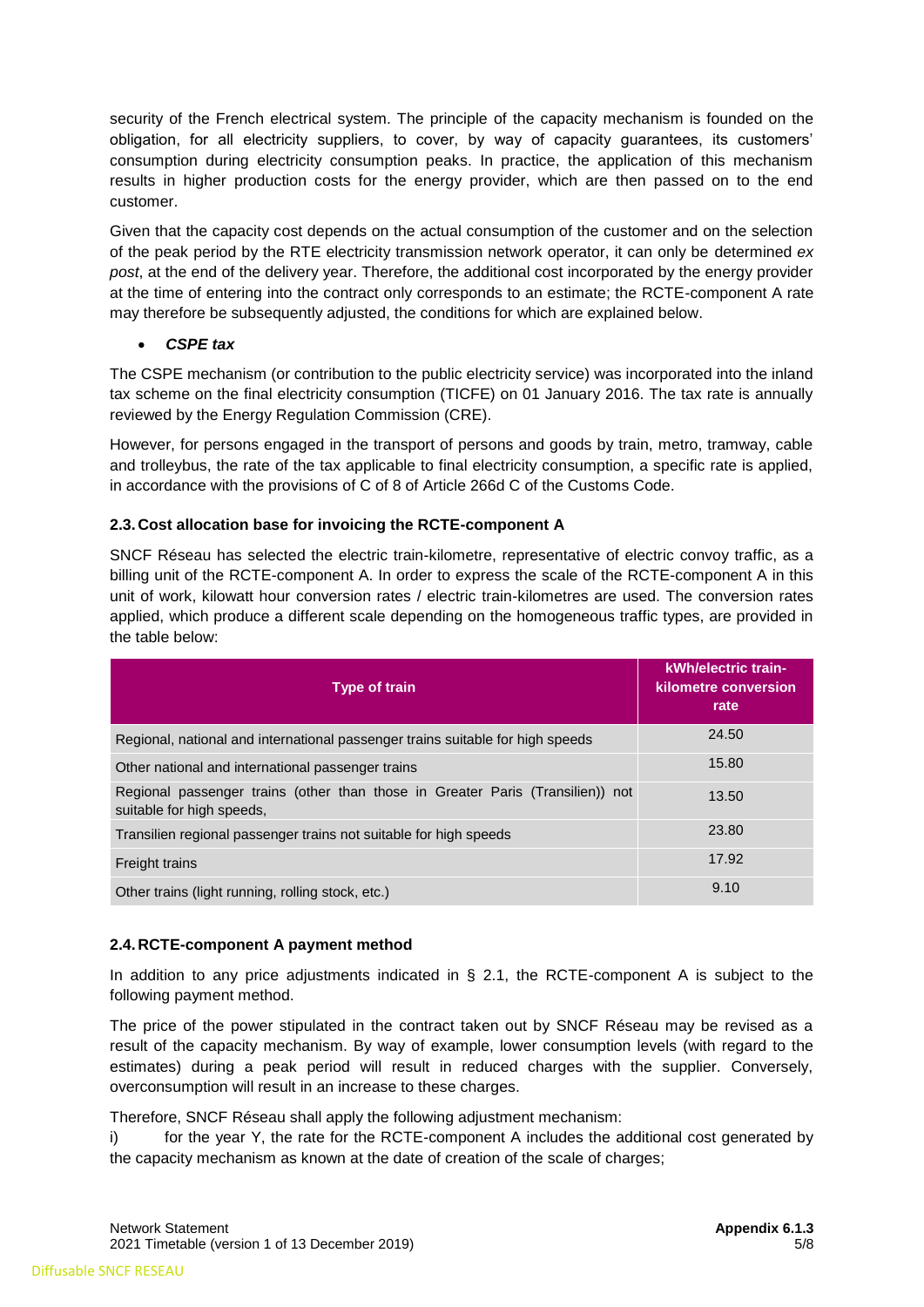ii) as soon as the final adjustment has been made to the capacity mechanism (during the calendar year Y+1) by the electricity provider (reductions or increases), SNCF Réseau shall make adjustments at the same proportions with its customers;

iii) the customers are informed and receive an adjusted invoice, calculated according to the difference between the rate displayed in the Network Statement and the rate that includes the final additional cost of the capacity mechanism.

Moreover, SNCF Réseau reserves the right to adjust the RCTE-component A if either of the following two cases should arise:

- change of the kWh/electric train-kilometre conversion rates as defined above, following studies and analyses performed in coordination with the railway undertakings concerned;

- capping of the volume obtained within the framework of the ARENH, leading to a modification of the contractual rate.

Customers shall be informed should this apply.

## **3. RCTE-COMPONENT B**

The purpose of the RCTE-component B is, on the one hand to cover the charges specific to power transmission (transmission and distribution of electricity by the electricity networks as far as the substations of the national rail network), and on the other hand to cover the ancillary fees incurred.

#### **3.1.Principles for calculating the RCTE-component B**

The rate for the RCTE-component B corresponds to the estimated charges base described below, correlated with the forecast volume of consumption. The forecast volume of consumption is drawn up according to the consumption recorded for the period between October Y-2 and September Y-1.

The RCTE-component B is determined as follows:



#### **3.2. Charges included in the RCTE-component B**

The charges base can be broken down into transmission charges (accounting for nearly 98% thereof), the SOCLE IT system's development charges and ancillary charges.

#### • *Transmission charges*

Network Statement **Appendix 6.1.3 Appendix 6.1.3 Appendix 6.1.3 Appendix 6.1.3 Appendix 6.1.3** 2021 Timetable (version 1 of 13 December 2019) 6/8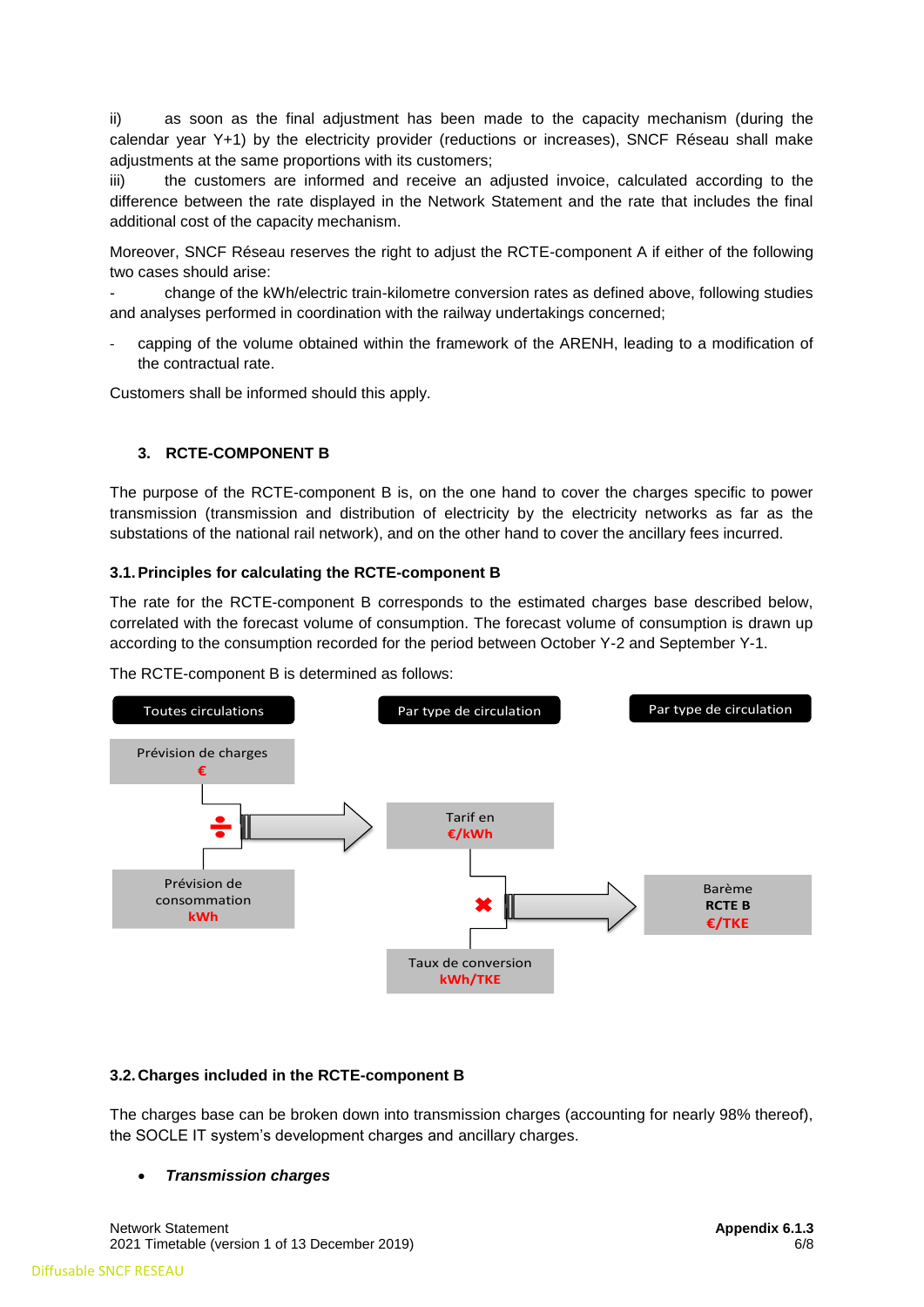The electricity transmission charges (electricity transmission network access contract (CART) and electricity distribution network access contract (CARD)) correspond to the actual charges incurred by SNCF Réseau between October Y-2 and September Y-1, to which may be applied adjustment factors designed to take into account the revaluation of the public electricity network usage rate (TURPE)<sup>3</sup>. These adjustment factors are set by the Energy Regulation Commission (CRE) and are applicable from the 1<sup>st</sup> of August of each year.

## • *Fees relating to the development of the SOCLE system*

SOCLE (Electrical Localisation and Metering OS) corresponds to the platform used by SNCF Réseau to remotely read the meters on-board electrically-powered trains running within and outside of the national rail network <sup>4</sup> . The charges generated by this information system mainly correspond to the costs for maintaining the system in operational condition and IT development costs.

## • *Ancillary fees*

The other ancillary fees can be broken down into the following:

- staff costs for staff allocated to managing the power supply system;
- fees for managing metering data derived from the substations and motored vehicles (maintenance costs and specialised operator costs);
- financial costs (expenses resulting from cash advances);
- costs of drawing up consumption forecasts;
- procurement assistance fees which represent the fees for consulting, training and support services provided to purchasers and experts of SNCF Réseau.

## **3.3. Cost allocation base for invoicing the RCTE-component B**

In the same way as for RCTE-component A, SNCF Réseau has selected the electric train-kilometre as a billing unit of the RCTE-component B. In order to express the scale of the RCTE-component B in this unit of work, kilowatt hour conversion rates / electric train-kilometres are used. These conversion rates, which differentiate between the scale of charges per type of traffic, are those stipulated in § 2.3.

## **3.4. RCTE-component B payment method**

In accordance with the provisions of the French Decree No. 2003-194, the RCTE-component B "*gives rise to re-invoicing to the nearest euro by the infrastructure manager of these costs*".

Therefore, if the evolution of the charges for energy transmission and distribution deviates from the selected forecasts, SNCF Réseau shall apply an adjustment process that affects its customers. Where relevant, the customers will be informed and will receive an adjusted invoice during the  $1<sup>st</sup>$  quarter Y+1 for the year Y.

Moreover, these rates may be revised if the kWh/electric tr-km conversion rates used to produce the charging rates are revised after studies and analyses conducted in conjunction with the railway undertakings concerned.

It should also be noted that after any adjustment is made by Réseau de Transport d'Electricité (RTE, the power transmission network manager), according to the rules in effect for RTE at the date of publication of this Network Statement, twelve months at the latest after the end of the financial year, the amount of the RCTE-component B may be subject to further adjustment at the beginning of year  $Y+1$ .

<sup>1</sup> <sup>3</sup>The public electricity network usage rate (TURPE), which is used to pay electricity transmission and distribution network operators (ENEDIS, ELD and RTE), will be revised in 2021. The TURPE's formula is revised approximately every 4 years with annual revaluation of the prices on the 1<sup>st</sup> of August according to a calculation drawn up by the Energy Regulation Commission (CRE) to take into account inflation and the evolution of the actual charges incurred by RTE and ENEDIS. TURPE 6 (HVB & HVA/LV) may come into force in 2021 to replace TURPE 5.

<sup>4</sup> The consumption levels recorded on other networks (in particular foreign networks) are not taken into account by SNCF Réseau.